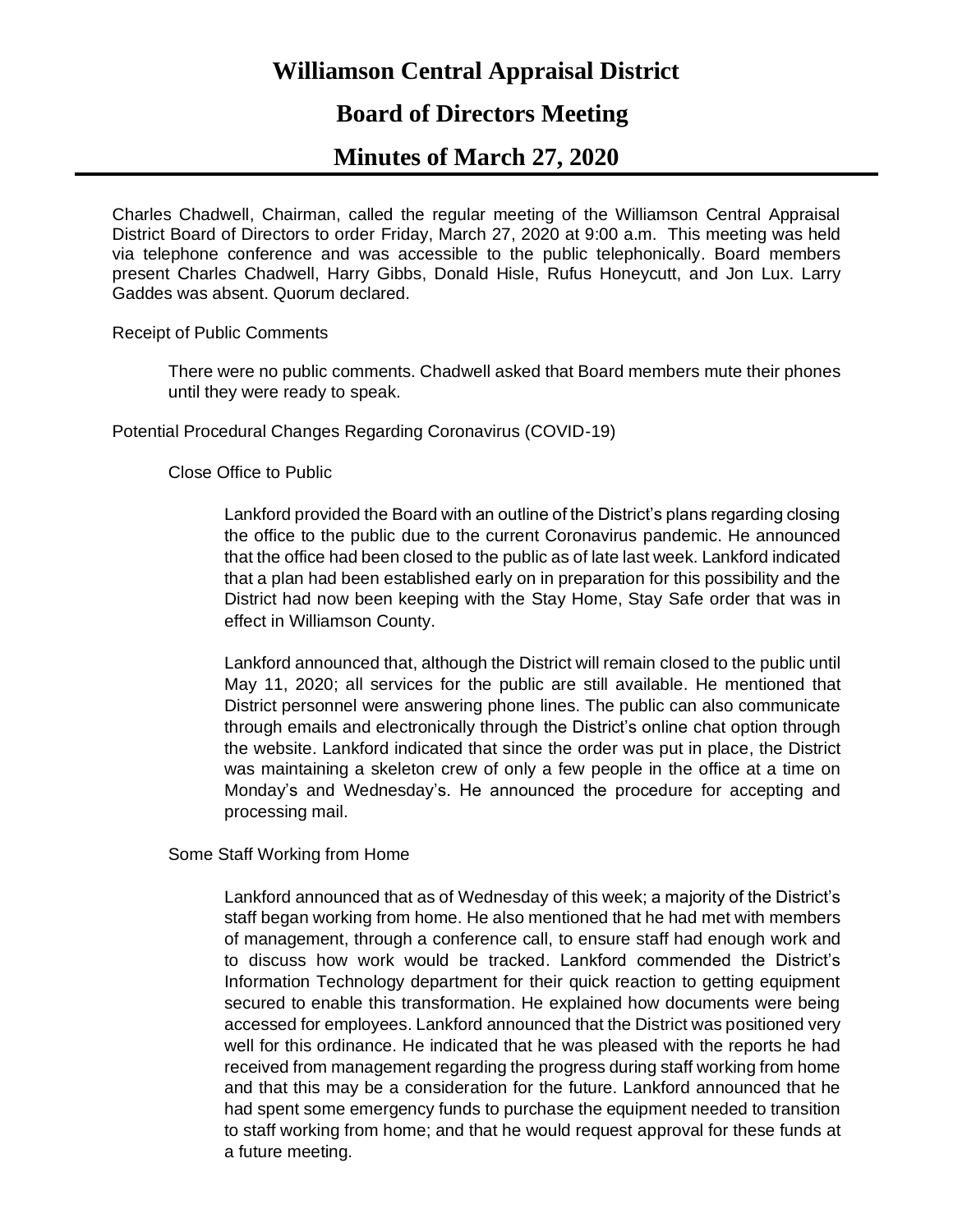Hisle made a motion to approve the items above as submitted. Lux seconded. Gibbs reminded the Board to be sure to address both the closure of the office to the public and the staff working from home for action. Hisle rescinded his original motion and moved to approve agenda items A.1. and A.2. (as indicated above). Lux seconded. The motion carried.

#### Plan for 2020 Protest Season

#### Valuation & Property Value Study

Lankford reminded the Board that even though the current pandemic was in full swing, this did not change the fact that, as a statutory duty, the appraisal notices would need to be mailed. He also reminded them that properties are valued as of January  $1^{st}$  of each year and for the most part there was not much economic impact to values at that time. Lankford discussed both the Property Value Study (PVS) and the MAP (Methods and Assistance Program) Review from the Texas Comptroller's office. These are conducted in alternating years.

For 2020, the PVS will be conducted; the State will audit the District's values to ensure they fall within an acceptable range of market value from 95% to 105% appraisal level. During the years of the MAP Review, the State audits appraisal districts to ensure their following of State laws and methods.

Lankford announced that after the third failure of a Property Value Study, school districts suffer consequences to their funding. He provided his recommendation that the District send values out at the low end of the appraisal range (95%) to help with the expected increase in protest levels due to what the Coronavirus has already done and will continue to do to the economy. Lankford clarified that this recommendation would be as an exception, for this year only, in order to ensure passing the Property Value Study. Lankford also clarified that sending values at 95% would cause some school districts to fall below the range and push them into their first year of grace; however, he explained, there are two years of grace allowed. Within the two years of grace there is no harm to state funding of schools. This would keep most existing properties to moderate increases. Lankford expressed the importance of protecting District staff, the Appraisal Review Board (during hearing season) and the community against this pandemic. Discussion followed.

Send Notices at Later Date

Honeycutt inquired about the annual Entity Meeting which was recently postponed. Lankford confirmed that this meeting would be conducted via a virtual platform around the time that appraisal notices are mailed in mid-April. He discussed the appraisal notice envelope and insert; informing the members of a few modifications to further communicate to property owners the District's statutory duties. Discussion followed.

Lankford expressed and Chris Connelly, the District's Deputy Chief Appraiser, reiterated that the protest form indicates the owners first (and preferred) option is to perform this process on the District's website. The District hopes to encourage property owners, due to the current Coronavirus situation, to access the website and protest online. Lankford indicated that a link to this information is also included on the notice insert. He informed the Board that, considering the virus issue, the District would not be offering in-person walk in meetings this year. He announced that signage had already been placed on the District's building doors as well as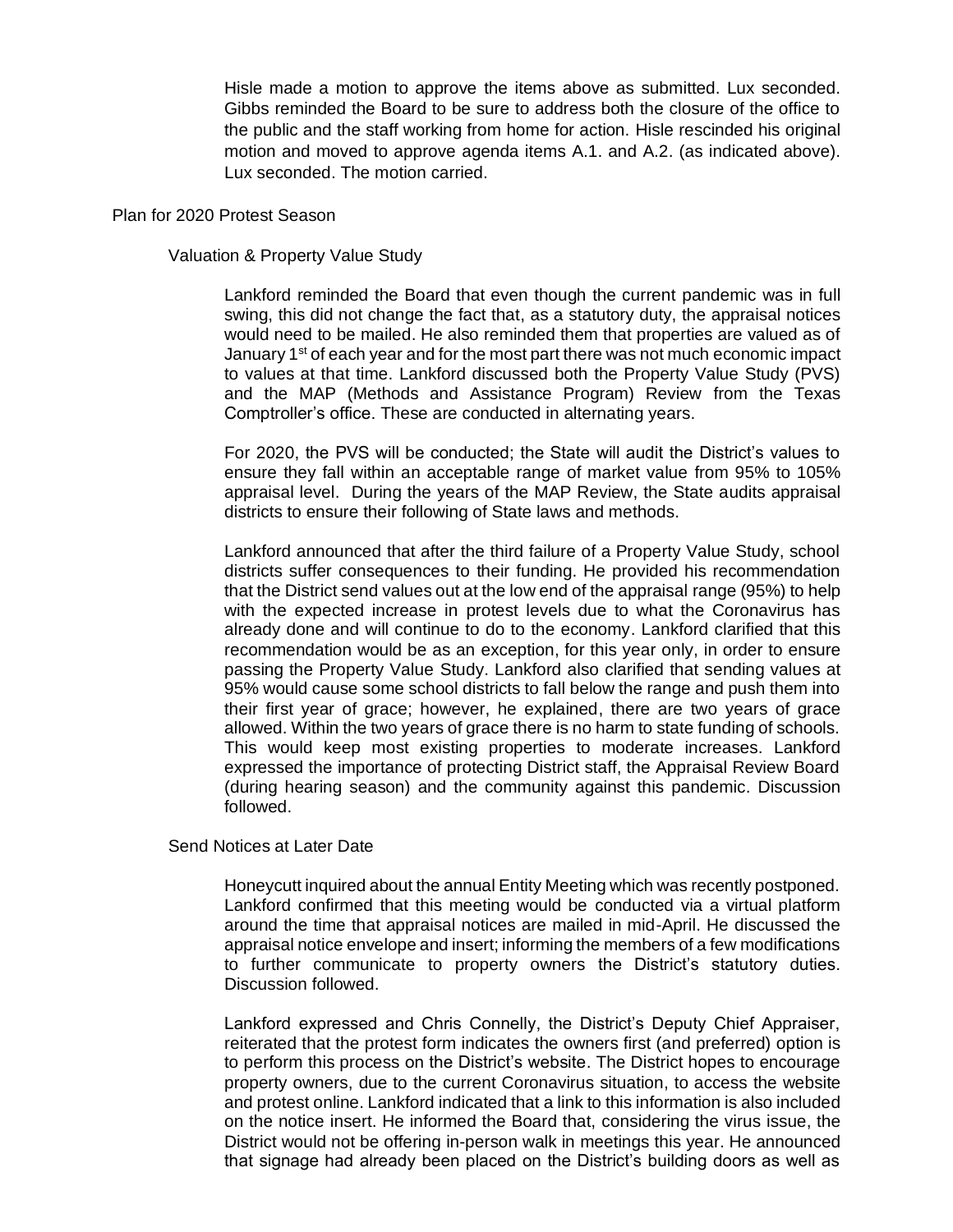the website. Further, the District has included on the appraisal notice the recommendation to check the website for the current status of operations.

Honeycutt and Chadwell felt that all aspects of the Coronavirus issue were being handled very well by the District.

#### Protest Scheduling

Lankford announced that the property owner walk-in period had been eliminated and that property tax agents would be scheduled first. He indicated that the District had already placed calls to its major tax agents who seemed willing to attend digital meetings, maintaining communication while also allowing separation. He indicated that it would take four to five weeks to work through the agent roll and then property owner scheduling would be moved to the end of the season. Those protests received online would be processed and those who preferred an in-person hearing would be moved to the end of the protest season. This would allow for distancing appraisal district staff from possibly infected people.

Lankford mentioned that a majority of the District's Appraisal Review Board (ARB) members were in the most vulnerable demographic for the virus. Lankford reiterated that he was attempting to keep the ARB members, District staff and the public safe.

#### **Certification**

Lankford reminded the Board that it is the District's statutory duty to certify the appraisal roll to the taxing units and that this certification was due to them by July  $25<sup>th</sup>$  of each year. He announced that in recent years, the District has been able to provide this information by mid-July; but indicated that this would not be the case this year.

Lankford announced that, within Senate Bill 2, there was a piece which allowed for a certified estimate by a Chief Appraiser. This portion of the bill, although not intended for this, would allow the District to provide a certified estimate to the taxing units. Lankford announced that this estimate would come with an extreme amount of pressure for accuracy.

Honeycutt mentioned the idea of contacting some of the District's larger entities regarding the impact of this particular process. Discussion followed.

Honeycutt made a motion to approve the plan as it was submitted. Hisle seconded. The motion carried.

#### Recommendation to Governor's Office for Assistance

Lankford discussed some recommendations that had been made to the Governor's office for appraisal district assistance. He explained that, after a disaster declaration, the Governor is able to suspend an existing law and that any changes appraisal districts might request would need to be extremely specific.

Lankford mentioned the items that had been discussed including the idea of suspending the three-person ARB panel requirement and having one-person ARB panels to help